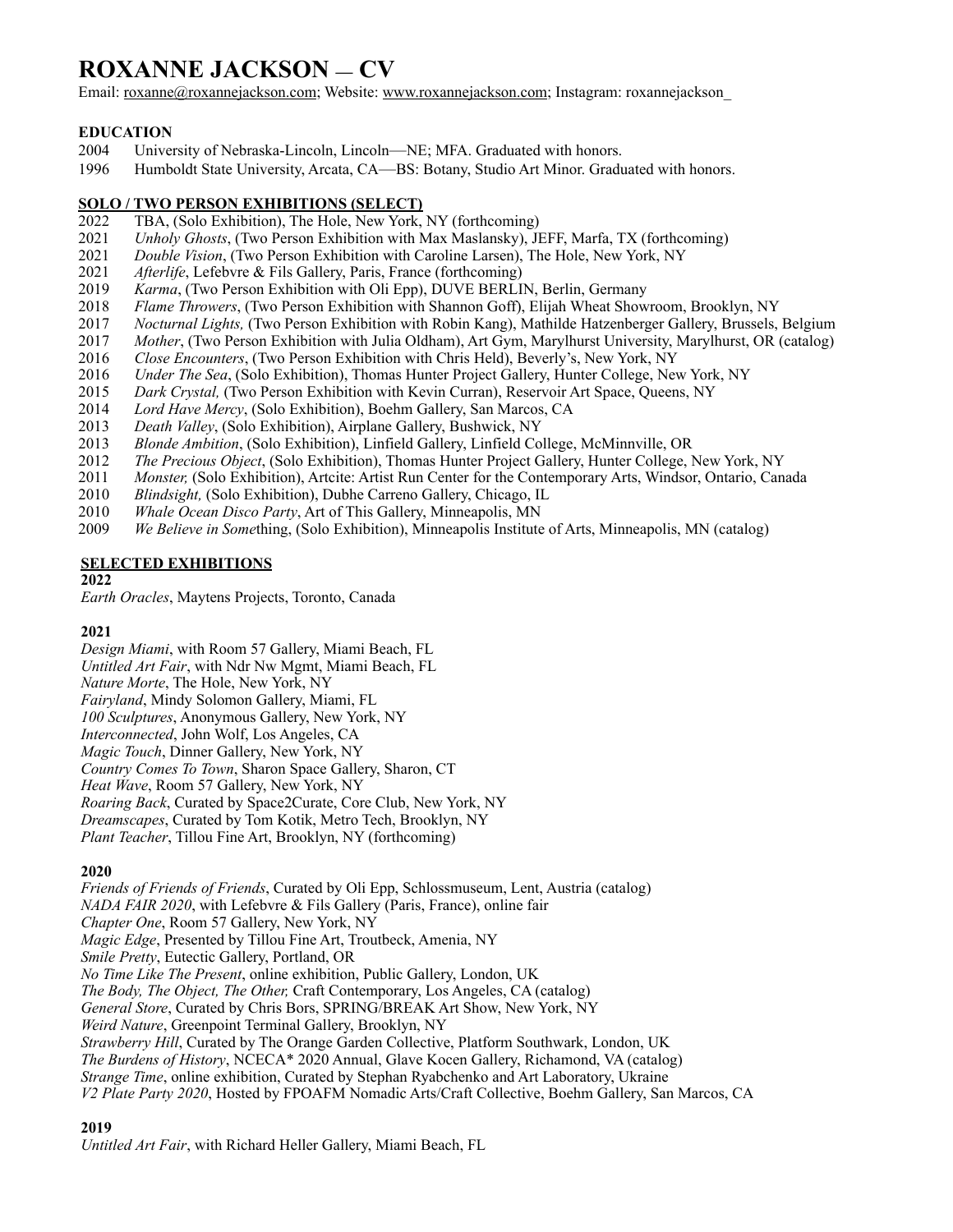*Fur Cup*, Underdonk Gallery, Brooklyn, NY *Rock, Paper, Scissors, Lizard, Spock*, Curated by Kayla Fanelli, 123 Astronaut, Los Angeles, CA *The Mushroom Show,* Sardine Gallery, Brooklyn, NY *Spiritual Art Advisory*, Curated by Caroline Larsen and Sarah Potter, SPRING/BREAK Art Show, New York, NY *Shadow of the Gradient*, Curated by Clare Britt, Ortega y Gasset Gallery, Brooklyn, NY (catalog) *Queer & Peculiar Craft*, Clemente's Abrazo Gallery, New York, NY *Install / Deinstall*, Curated by Gabriela Vainsencher, 601 Artspace, New York, NY *Het is Zomer #9 (It is Summer)*, Mathilde Hatzenberger Gallery, Brussels, Belgium *Kitsch, Witch, Bitch*, (Three person show), Concurrent NCECA\* Exhibition, Hennepin Made, Minneapolis, MN *Misty Krystals*, (Three person show), Tempus Projects, Tampa, FL *Ad Astra Per Aspera*, The Wassaic Project, Maxon Mills, Wassaic, NY *Witches!*, Contemporary Art Center, Bourg-en-Bresse, France *No Man Spirits Our Dust*, Curated by Sarah Walko, 5-50 Gallery, Long Island City, NY *Whitney Housten Biennial*, La Mama Galleria, New York, NY *Livingroom*, Elijah Wheat Showroom, Brooklyn, NY *SIN: The Seven Deadlies in Clay*, Concurrent NCECA\* Exhibition, Perlman Museum, Carleton College, Northfield, MN *Salon Zürcher - New York*, with Mathilde Hatzenberger Gallery, Zürcher Gallery, New York, NY *OyG Paddle 8 Fundraiser*, Ortega y Gasset Gallery, Brooklyn, NY **2018** *Clay Today,* The Hole, New York, NY *San Isidro's Still*, Anonymous Gallery, Curated by Paulina Ascencio and Daniel Garza Usabiaga, Mexico City, Mexico *This Body*, Garis & Hahn Gallery Los Angeles, Curated by Victori + Mo, Los Angeles, CA *New Work: Part III*: Subject, Cob Gallery, London, UK *Flipside*, Fold Gallery, London, UK *Plays and Fetish*, Mathilde Hatzenberger Gallery, Brussels, Belgium *Magic Circle*, Kunstraum Niederösterreich Gallery, Vienna, Austria *Belladonna*, Curated by Calli Moore, SPRING/BREAK Art Show, New York, NY *Depth of Surface*, Honey Ramka, Brooklyn, NY *The Witching-Other*, Temporary Storage Gallery @ Brooklyn Fire Proof, Brooklyn, NY *Salon Zürcher - New York*, with Mathilde Hatzenberger Gallery, Zürcher Gallery, New York, NY *Nasty Women Ceramics Exhibition*, Concurrent NCECA\* Exhibition, Carnehie, PA

*I Will Not Be Quiet*, Projective Space, New York, NY

*Wassaic Winter Benefit*, The Invisible Dog, Brooklyn, NY

*Nurture Art 2018 Benefit*, Elizabeth Foundation for the Arts, New York, NY

*The Anti Art Fair*, Curated by Elijah Wheat Showroom, London, UK

*Speed Dating*, Curated by Bomb Pop Up and Calli Moore, Brooklyn, NY

*The Sea Wants To Take Me*, Tempus Projects, Tampa, FL

*Home Is Where The Heart Is,* The Sheila C. Johnson Design Center, Parsons School of Design, New York, NY *Heavy Sleeper*, Quaid Gallery, Tampa, FL

### **2017**

*Very Far Away From Anywhere Else*, AA Collections, Vienna, Austria *Salon Zürcher - New York*, with Mathilde Hatzenberger Gallery, Zürcher Gallery, New York, NY *ST\_ART Contemporary Art Fair,* with Mathilde Hatzenberger Gallery, Strasbourg, France *Misato Uno and All*, Mathilde Hatzenberger Gallery, Brussels, Belgium *Scofflaws,* NCECA\* Conference, PNCA Galleries, Portland, OR *Psychic Dream Girls*, Curated by Rachel Phillips, SPRING/BREAK Art Show, New York, NY *JONALD DUDD: Show Mein*, SPRING/BREAK Art Show, New York, NY *Vive Benefit*, Curated by Rachel Phillps and Anna Ortiz, Honey Ramka, Brooklyn, NY *One Night Stand*, Curated by Brigitte Mulholland and Ryan Michael Ford, W Hotel, New York, NY *Chaos / Control*, Curated by Melinda Wang, DOING / LIVING, New York, NY *Crafting Resistance,* Benefit for National Resources Defense Council and GrowNYC, Bkyln Clay, Brooklyn, NY *Home Is Where The Heart Is*, Kustera Projects, Brooklyn, NY *P.S. 118 The Maurice Sendak Community School Art Benefit*, Curated by Chris Bors, Ground Floor Gallery, Brooklyn, NY *Alien God*, Bushwick Gallery Petite, Bushwick, NY *Not The End*, Mirror Shields Project for Standing Rock, Equity Gallery, New York, NY *Plate Party*, Hosted by FPOAFM Nomadic Arts/Craft Collective, Calico Gallery, Brooklyn, NY *Crafting Resistance*, Benefit for National Resources Defense Council and GrowNYC, Bkyln Clay, Brooklyn, NY *Goblin Market NYC: The Beautiful & Strange*, Pop Up Exhibition, Brooklyn, NY *Infinite Darkness*, The Lodge Gallery, New York, NY *Successive Excessive*, Curated by Chris Bors and Fred Fleisher, The Parlour Bushwick, Brooklyn, NY *Nurture Art Benefit*, Elizabeth Foundation for the Arts, New York, NY *Wassaic Winter Benefit*, The Invisible Dog, Brooklyn, NY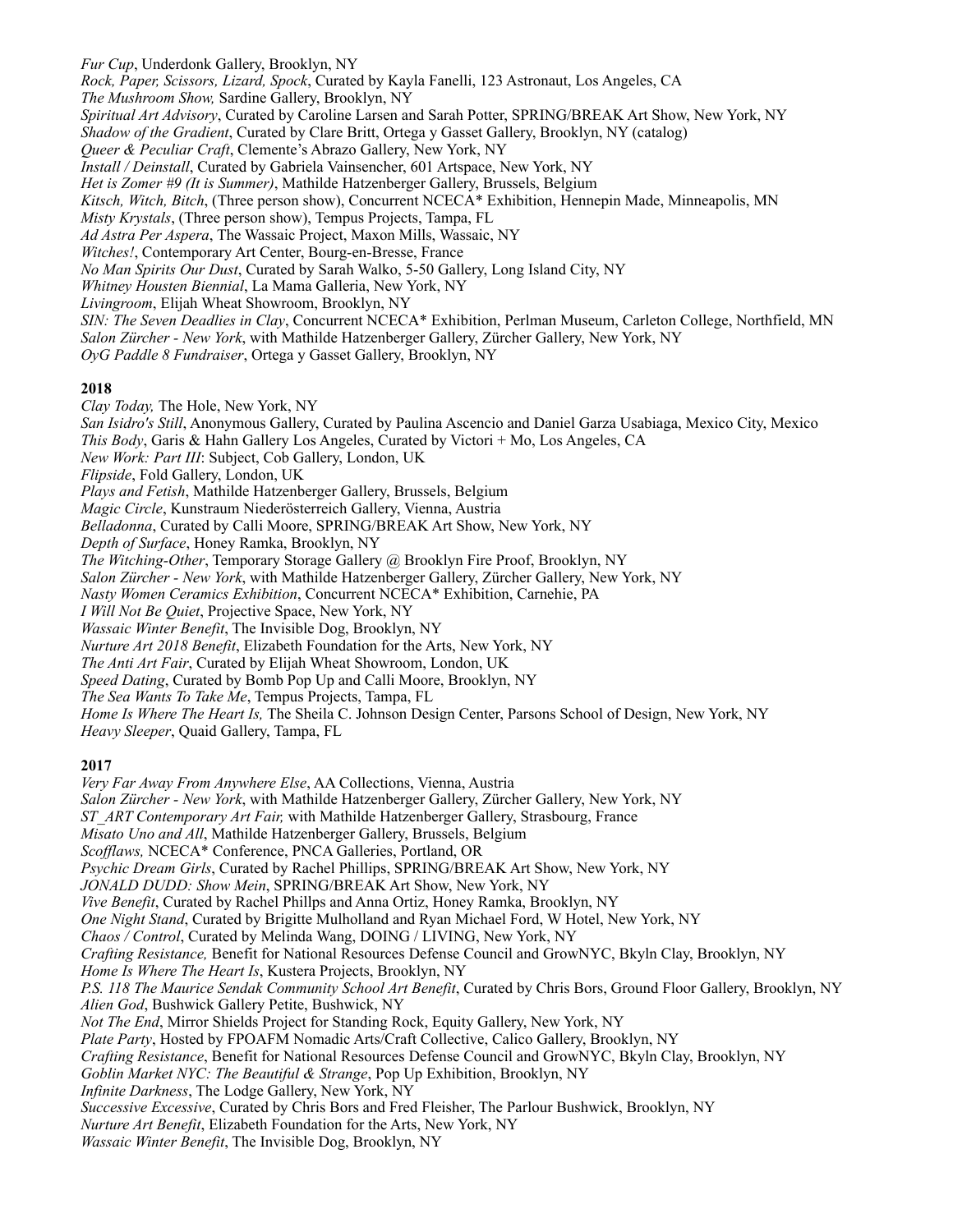## **2016**

*Selected Works*, Mathilde Hatzenberger Gallery, Brussels, Belgium (catalog)

- *Salon Zürcher 15th Edition of the Mini Fair*, Salon Zürcher, Paris, France
- *Or Bust*, Honey Ramka, Bushwick, NY

*Six Years in Six Weeks*, Regina Rex, New York, NY

- *Knife Hits*, Curated by Rachel Phillips, Spring Break Art Show, New York, NY
- *The Horror Show,* Williamsburg Art & Historical Center, Brooklyn, NY

*Monsters in America*, International Cryptozoology Museum, Portland, ME

*Monsters in America*, One Mile Gallery, Kingston, NY

*In Our Backyard: Tristate of Mind,* Curated by Leslie Ferrin, Clay Art Center, Port Chester, NY

*The Wassaic Project Winter Benefit*, Invisible Dog, Brooklyn, NY

*Appetite for Destruction,* The Wassaic Project, Maxon Mills, Wassaic, NY

*UNL Ceramics Alumni Exhibition*, Eisentrager Howard Gallery, Lincoln, NE

## **AWARDS**

- 2021 *Artist in Residence*, Lefebvre & Fils Residency, Paris, France (forthcoming)
- 2019 *Artist in Residence*, The Shigaraki Ceramic Sculpture Park, Koka City Shiga Pref, Japan
- 2019*Artist in Residence* (invited), PLOP Residency, London, UK
- 2018 *Artist in Residence* (invited), Tempus Projects, Tampa, FL
- 2017 *Artist in Residence*, Ceramic Center of Berlin, Berlin, Germany
- 2015 *Artist in Residence*, Hunter College, Ceramic Department, New York, NY
- 2014 *Finalist*, In Practice Open Call Exhibition, Sculpture Center, Long Island City, NY
- 2014 *Artist in Residence and Fellowship*, The Wassaic Project, Wassaic, NY
- 2013 *Artist in Residence*, Chashama: ChaNorth, Pine Plains, NY
- 2012 *Artist in Residence*, *NCECA\* International Residency,* The Pottery Workshop, Jingdezhen, China
- 2011 *Emerging Artist Fellowship and Residency*, Socrates Sculpture Park, Long Island City, Queens, NY
- 2006 *Artist in Residence*, Bemis Center for Contemporary Arts, Omaha, NE

## **BIBLIOGRAPHY (SELECT)**

**2021**

JUXTAPOZ MAGAZINE, "What Comes After: A Group Show @ The Wassaic Project, Wassaic, NY," by Sasha Bogojev, December 30, 2021

METAL MAGAZINE, "Roxanne Jackson: The Vulnerable Beasts Tampering With Tradition," by Vanessa Murrell, March 26 ARTS IN SQUARE, Artist Interview: Roxanne Jackson, June 2021

COOL HUNTING, "Dinner Gallery's Harmonious 'Magic Touch' Group Exhibition," by David Graver, April 28, 2021

CERAMICS MONTHLY, "Exposure Section: 'Magic Touch' at Dinner Gallery," Pg: 13, May Issue 2021

BROOKLYN RAIL,"100 Sculptures NYC" by William Corwin, August 21, 2021

THE CONTEXT, "Caroline Larsen & Roxanne Jackson: Double Vision," by Lauren Youngblood, February 10, 2021 NO.3 MAGAZINE, "Disrupting the Decorative Arts: Double Happiness at The Hole," by Christina Elia, February 1, 2021 ART PLUGGED, "Roxanne Jackson: Body as a Vessel," by Tracy Yuan, February 1, 2021

### **2020**

SLAYER, Flecker Gallery (online exhibition), SCCC Long Island, NY, Catalog Essay by Paddy Johnson CERAMICS MONTHLY, "The Body, The Object, The Other," by Kay Whitney, Pgs: 46, 51, November Issue 2020 LOS ANGELES TIMES, "Coronoavirus Closed Craft Contemporary's Biennial, But It Can't Stop Our Love of the Art," by

Leah Ollman, March 14, 2020

ART PULSE MAGAZINE, "Roxanne Jackson — High Priestess of the Fray," by Sarah Walko, Pgs. 96-97

CERAMICS NOW, Featured Artist: Roxanne Jackson, September 30, 2020

AEQAI, "Amid Social Distancing, Clay is a Unifying Medium," by Annabel Osberg, March 28, 2020

FEMME ART REVIEW, "Male Fear: Encounters With Roxanne Jackson's Ceramic Monsters," by Chloe Hyman, Pgs. 6-11, Issue #1, London, UK

LOS ANGELES TIMES, "Datebook: A Biennial Focuses on the Earthiest of Materials — Clay," by Carolina A. Miranda, January 30, 2020

THE ROYAL LIST, "Roxanne Jackson Interview," by Jason Clay Lewis, May 12, 2020

THE FAMILY REVIEWS, "Interview with Roxanne Jackson," April 2020

## **2019**

COOL HUNTING, "Miami Art Week 2019: Opulent Artwork," by Katie Olsen, December 10, 2019 FORBES, "Roxanne Jackson's Rock 'n Roll Sculptures Signal A New Era For Ceramics," by Nadja Seyej, September 20, 2019 THE NEW YORKER, "Goings On About Town: Fur Cup," by Andrea K. Scott, October 24, 2019

ARTMAZE MAGAZINE — ANNIVERSARY EDITION #15, Curated by Brigitte Mulholland, Pgs. 120-121, London, UK FLOORR MAGAZINE, "Roxanne Jackson (interview)," by Sonja Teszler, October 24, 2019

JUXTAPOZ MAGAZINE, "Roxanne Jackson and Oli Epp's 'Karma' @ Duve Berlin," by Sasha Bojojev, October 1, 2019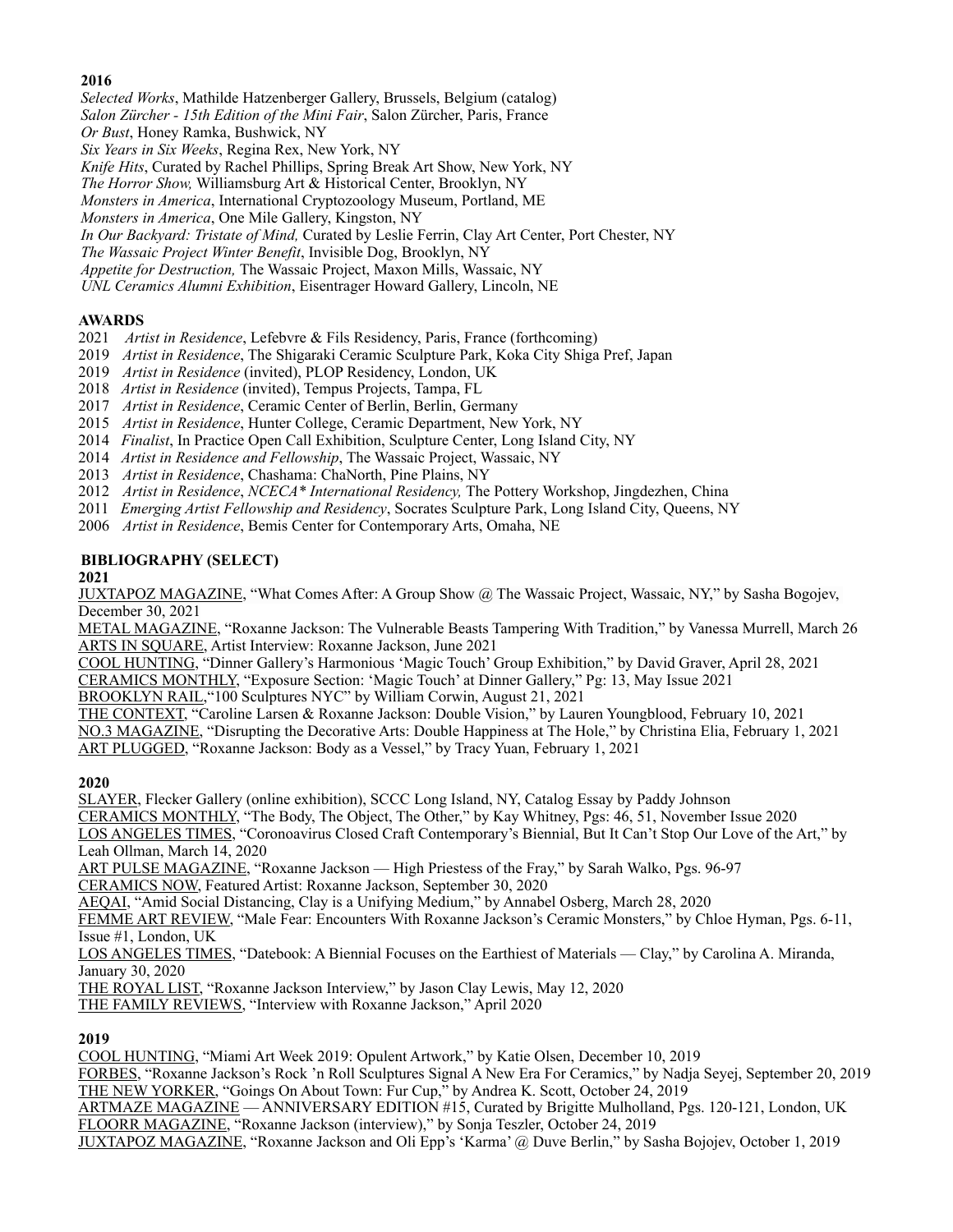KALTBLUT, "KARMA Features Oli Epp and Roxanne Jackson at Duve Berlin," by Marcel Schlutt, September 25, 2019 HYPEBEAST, "Roxanne Jackson & Oli Epp's Karmic Artworks Take Over Duve Berlin," by Keith Estiler, October 1, 2019 ARTE FUSE, "'KARMA' Oli Epp + Roxanne Jackson at Duve Gallery, Berlin," October 4, 2019

OBSERVER, "Spring/Break 2019 Looks More Like a Typical Fair, But the Best Booths Show Its Offbeat Heart," by Paddy Johnson, March 7, 2019

MAAKE MAGAZINE — Issue #10, "Featured Artist," Curated by Nickola Pottinger, Pgs. 26-27

ART NET, "Editors' Pick: 15 Things Not To Miss in New York's Art World This Week," by Katie White, May 13, 2019 ANTE MAGAZINE, "Fresh Approaches Feature At Spring/Break 2019," Exhibition Review by Audra Lambert, March 9, 2019 ARCADE PROJECT, "First Look: Fact and Fiction at Spring/Break 2019," by Christopher Stout, March, 8, 2019 TWO COATS OF PAINT, "CounterPointe: Artists and Choreographers Collaborate," by Sharon Butler, May 2, 2019

## **2018**

NEW YORK TIMES, "What To See in New York Art Galleries This Week: Clay Today," by Jillian Steinhauer, April 18, 2018 ARTMAZE MAGAZINE — ANNIVERSARY EDITION 10, "Featured Image" (inside cover) and Pgs: 128,129, London, UK THE ART GORGEOUS, "The Anti Art Fair Opens With Monster Ceramics By Roxanne Jackson," by Nadja Seyej, August 31 EL ECONOMISTA, "San Isidro's Still Exhibition (at Anonymous Gallery): Of God and Other Realities [De Dioses y de Otras realidades]," February 11, 2018

HYPERALLERGIC, "Spring Break is an Oasis for Art Fair Haters," by Hrag Vartanian, March 8, 2018

CREATE! MAGAZINE, "Our Top Picks for Spring/Break Art Show 2018," March 12, 2018

CANVAS AND CRUMPETS, "Belladonna (SPRING/BREAK Art Show - NYC)," March 13, 2018

STONE CANOE: A Journal of Arts, Literature and Social Commentary, Issue Number 12, Pgs: 146-147, YMCA of Greater Syracuse, Syracuse, NY

DIE PRESS, "Where is the Subversion of Witchcraft?" by Almuth Spiegler, March 12, 2018

## **2017**

HUFFINGTON POST, "Nearly 700 "Nasty Women" Artist Have Teamed Up To Protest Trump," by Priscilla Frank, January 4 EQUITY GALLERY INTERVIEW, "Roxanne Jackson, Ceramic Artist and Mixed Media Sculptor," June 2017

THE CNNEKT, "Roxanne Jackson, Sculptor + Co-Director of Nasty Women Exhibition," Spotlight Feature, March 3, 2017 WHITEHOT MAGAZINE, "Occupying Offices: Independent vs. Spring/Break," Top Picks by Paul Laster, March 2017 NOIR TRIBE, "Dressed for Protest: The Women's March and Beyond," video directed by Amber Moelter, February 8, 2017:

(10:20)

HYPERALLERGIC, "Massive Nasty Women Art Show Raises 35K for Planned Parenthood Opening Night," by Jillian Steinhauer, January 13, 2017

THE GUARDIAN, "Nasty Women Art Exhibit Aims at Taking Power Back From Trump," by Anna Furman, January 13, 2017 AMY POEHLER'S SMART GIRLS, "Nasty Women Art Goes Worldwide," by Danielle Sepulveres, February 1, 2017

VICE, "Meet The Nasty Women: Trump is Triggering a New Wave of Feminist Protest Art," by Alex Thompson, January 14 THE METRO, "See Inside The Nasty Women Art Exhibition," by Kate Mooney, January 11, 2017

THE CREATORS PROJECT, "The Nasty Women Exhibition is Art's Answer to Trump's Nearing Presidency," by Sami Emory, January 2, 2017

BABE, "'This is a Trump Protest': We Talked to the Organizers of the Nasty Women Art Exhibition," Cait Munro, January 21 NASTY WOMEN SHORT DOCUMENTARY, video by Jack E Films, December 20, 2017

<https://www.youtube.com/watch?v=h7BUqsaw4zg&feature=youtu.be>

SHIFT AND SIGNAL PODCAST, Episode #2, "Sculptor and Co-Founder of Nasty Women: Roxanne Jackson," by Alex Lockwood, November 29

ARTAXIS, "Nasty Women at the Knockdown Center," by Charlyn Corum, February 16, 2017

## **2016**

HUFFINGTON POST, "What It Means To Be An Artist In The Time of Trump," by Priscilla Frank, November 17, 2016 HYPERALLERGIC, "Spring/Break, A Sprawling Alternative Art Fair That Delivers," by Jillian Steinhauer, March 3, 2016 BROKELYN, "Meet The 'Nasty Women' Artists Trying To Topple The Patriarchy Before Trump's Inaugeration," by Sam Corbin, November 23, 2016

GOTHAMIST, "Photos: Spring/Break Kicks Off Armory Arts Week With A Long Line & A Kissing Closet," by Scott Lynch, March 2, 2016

NY OBSERVER, "Anti-Trump Art Show 'Nasty Women' To Benefit Planned Parenthood," by Alina Cohen, December 20 FIELD PROJECTS, Gallery Blog, April and May 2015

POUGHKEEPSIE JOURNAL, "Appetite for Destruction' Shows Artists' Scope," by Linda Marston-Reid, September 7, 2016

## **2015**

SCULPTURE CENTER, *Featured Artist* on Sculpture Notebook, November 28, 2015

HYPERALLERGIC, "From the Virtual to the Satanic, a Former Pharmacy Hosts Alternatives to Miami's Mega-Fairs," by Claire Voon, December 4, 2015

BREAKTHRU RADIO, "Art Uncovered with Roxanne Jackson," by Thomas Seely, November 17, 2015

HUFFINGTON POST, "Gloriously Hideous Sculptures Reveal the True Horror of the Mermaid Myth," by Priscilla Frank, May 27, 2015